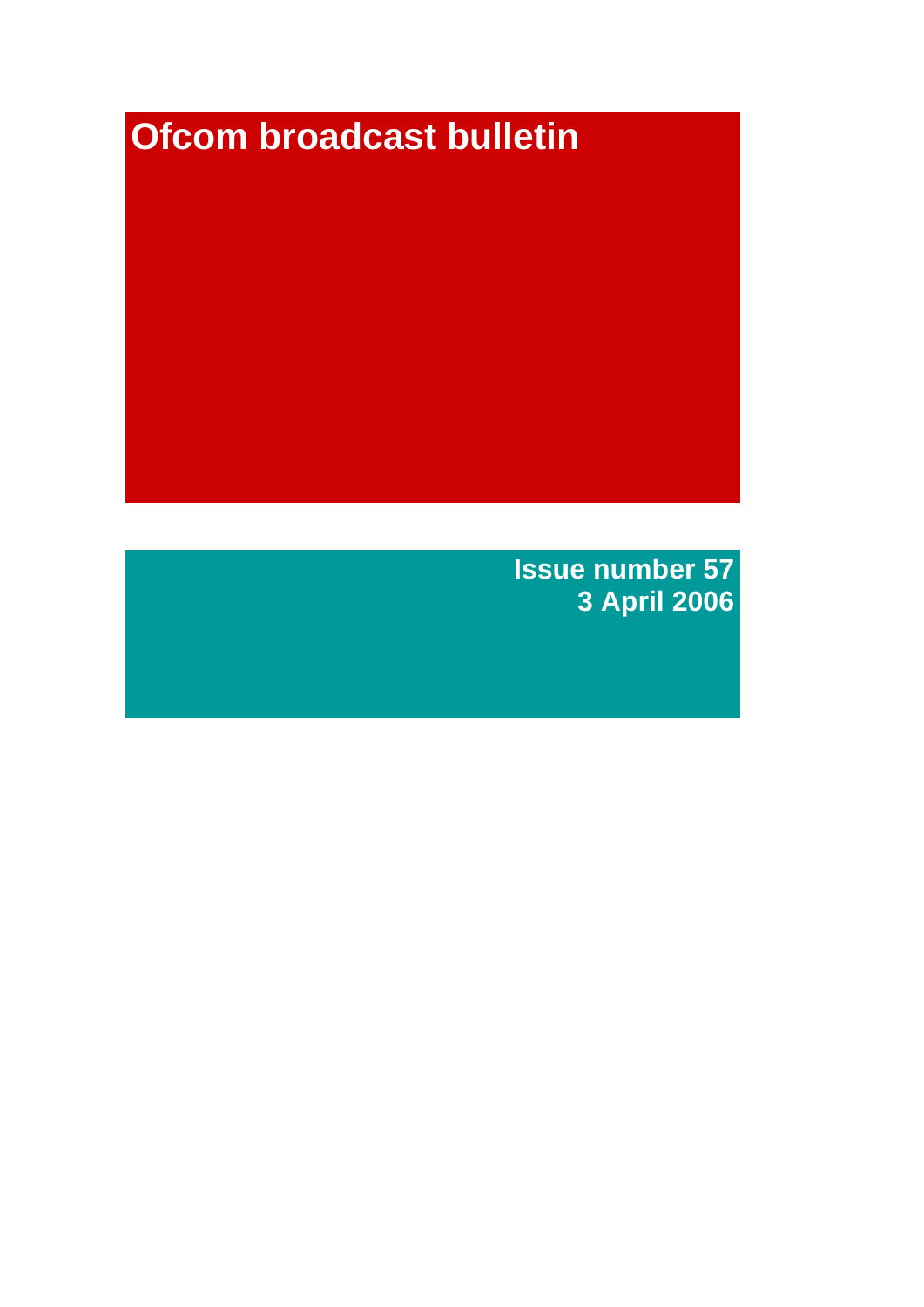Ofcom broadcast bulletin 57 3 April 2006

## **Contents**

| Introduction                      | З  |
|-----------------------------------|----|
| <b>Standards cases</b>            |    |
| In Breach                         | 4  |
| Resolved                          | 9  |
| <b>Fairness and Privacy cases</b> |    |
| Not Upheld                        | 13 |
|                                   |    |

Other programmes not in breach/outside remit 16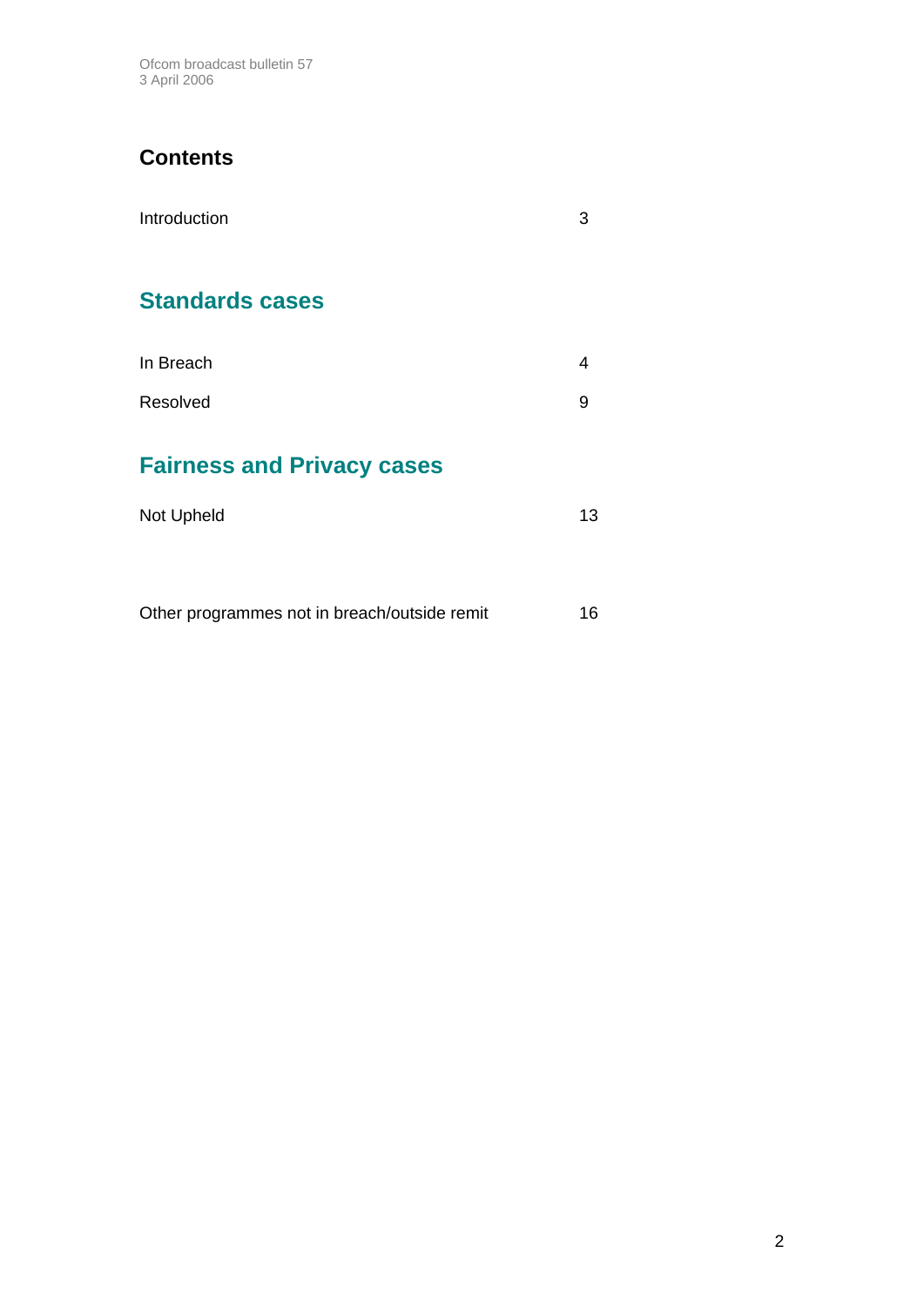## **Introduction**

Ofcom's Broadcasting Code took effect on 25 July 2005 (with the exception of Rule 10.17 which came into effect on 1 July 2005). This Code is used to assess the compliance of all programmes broadcast on or after 25 July 2005. The Broadcasting Code can be found at http://www.ofcom.org.uk/tv/ifi/codes/bcode/

The Rules on the Amount and Distribution of Advertising (RADA) apply to advertising issues within Ofcom's remit from 25 July 2005. The Rules can be found at http://www.ofcom.org.uk/tv/ifi/codes/advertising/#content

The Communications Act 2003 allowed for the codes of the legacy regulators to remain in force until such time as Ofcom developed its own Code. While Ofcom has now published its Broadcasting Code, the following legacy Codes apply to content broadcast before 25 July 2005.

- Advertising and Sponsorship Code (Radio Authority)
- News & Current Affairs Code and Programme Code (Radio Authority)
- Code on Standards (Broadcasting Standards Commission)
- Code on Fairness and Privacy (Broadcasting Standards Commission)
- Programme Code (Independent Television Commission)
- Programme Sponsorship Code (Independent Television Commission)
- Rules on the Amount and Distribution of Advertising

From time to time adjudications relating to advertising content may appear in the bulletin in relation to areas of advertising regulation which remain with Ofcom (including the application of statutory sanctions by Ofcom).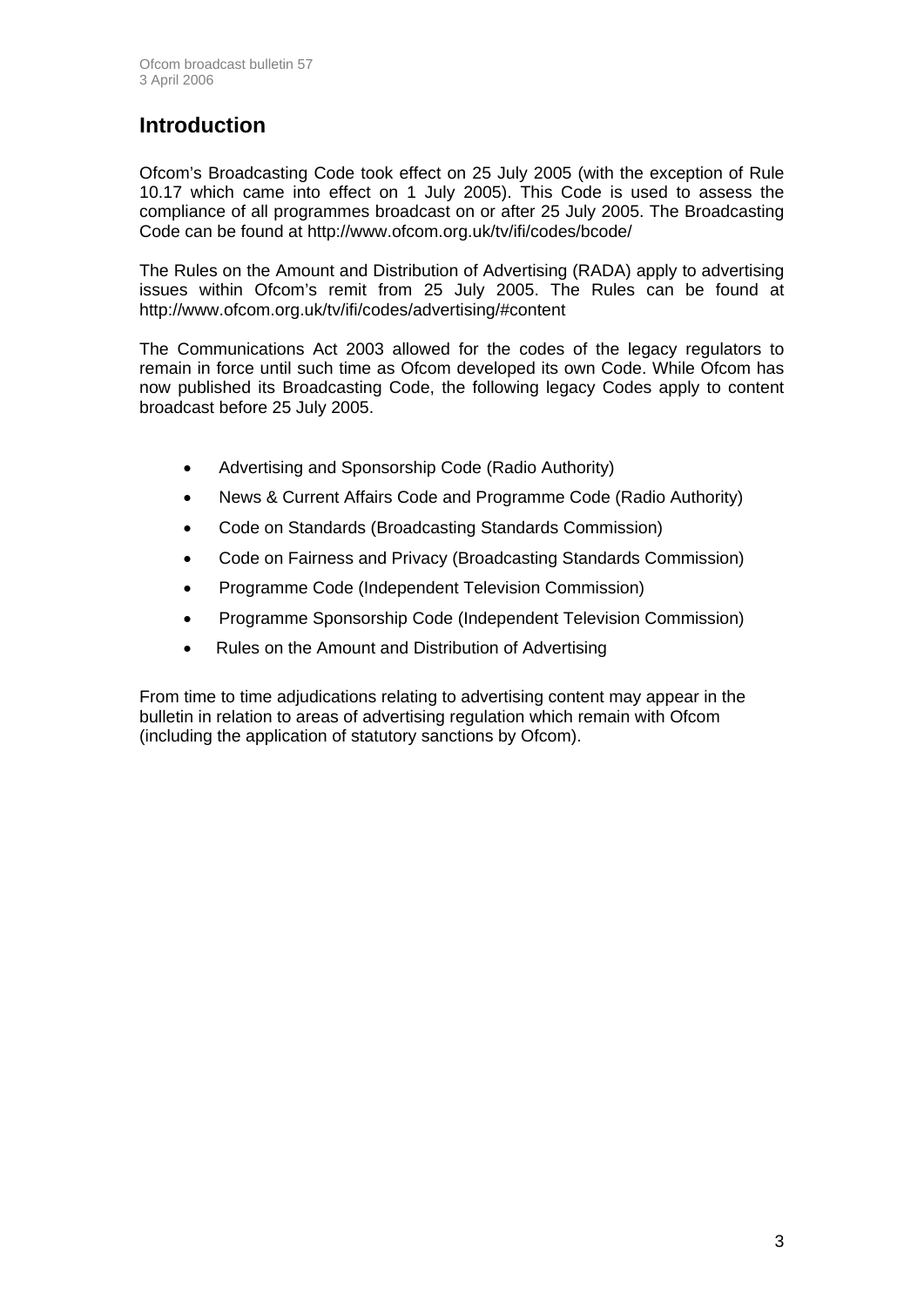# **Standards cases**

## **In Breach**

## **Ghostbusters**

*Channel S, 30 January 2006, 16:45* 

#### **Introduction**

Channel S is a general entertainment channel aimed at a Bengali speaking audience. During the broadcast of this children's cartoon, the channel ran scrolling text on the bottom of the screen inviting viewers to call a premium rate telephone number to voice their views on the digging in Brick Lane for the Crossrail project.

The text message gave no information to viewers about the cost of calling the premium rate number.

A viewer believed that the inclusion of the text breached Ofcom's Broadcasting Code rules.

#### **Response**

Channel S said that the Crossrail Project was an issue of great relevance to its target audience and that it was under pressure from community leaders to consult viewers on this issue. The message was run on a test basis only and removed on receipt of the complaint. No viewers called the number during the children's programme in question.

As a result of the complaint, Channel S had made programme producers aware of the Code's requirements on the use of premium rate numbers in programmes.

#### **Decision**

The Broadcasting Code states:

10.9 Premium rate numbers will normally be regarded as products or services, and must therefore not appear in programmes, except where:

- they form part of the editorial content of the programme; or
- they fall within the meaning of programme-related material

10.10 Any use of premium rate numbers must comply with the Code of Practice issued by the Independent Committee for the Supervision of Standards of Telephone Information Services (ICSTIS).

The premium rate telephone number included in the text message was unrelated to the programme it accompanied and there was no information about the cost to viewers of calling it – which is a requirement of the ICSTIS Code.

While we welcome the steps taken by Channel S to remedy the error, we are concerned by the channel's apparent lack of awareness of the requirements of the Code and of suitable pre-transmission compliance procedures.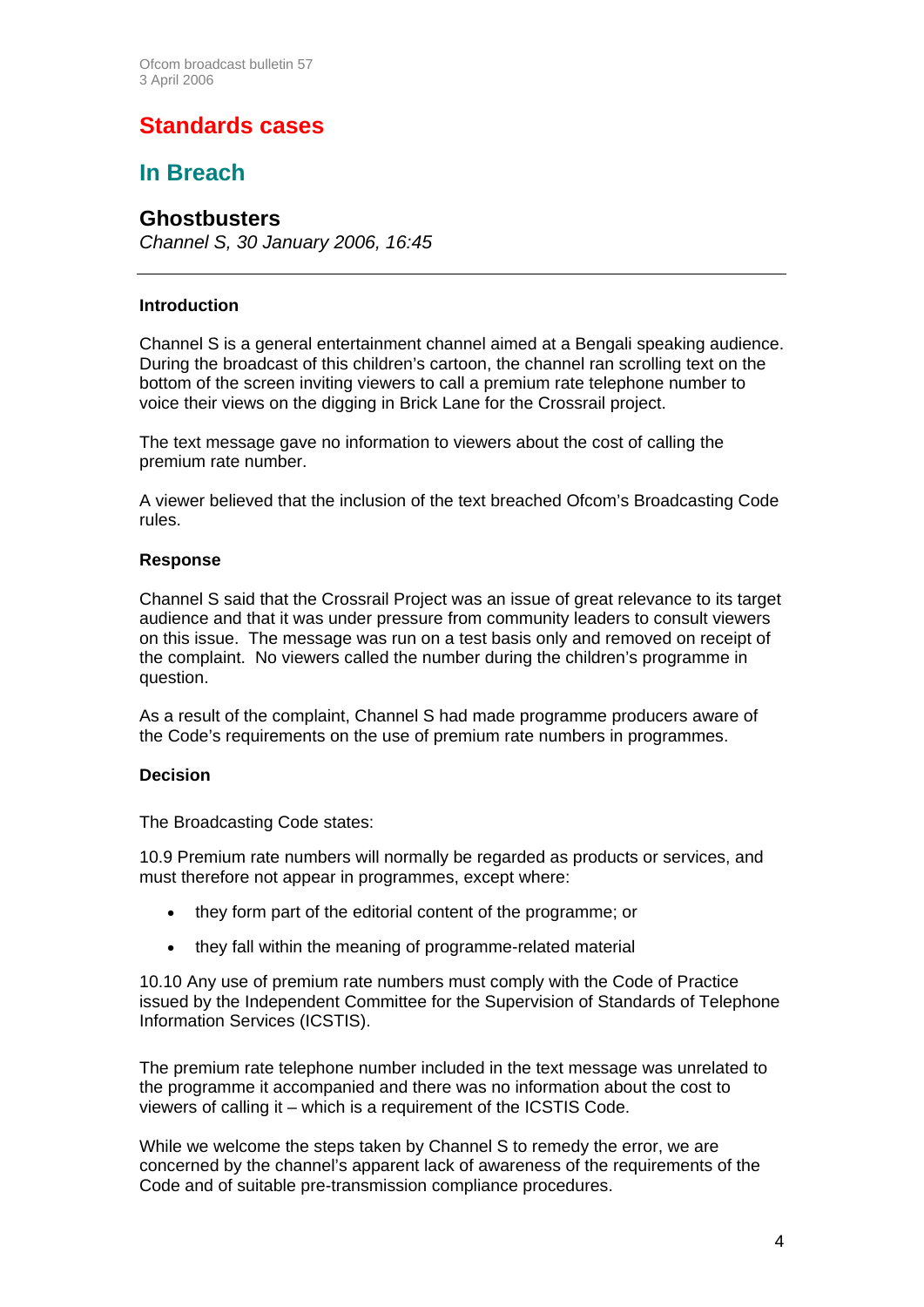### **Breach of Rules 10.9 and 10.10 (Premium rate numbers)**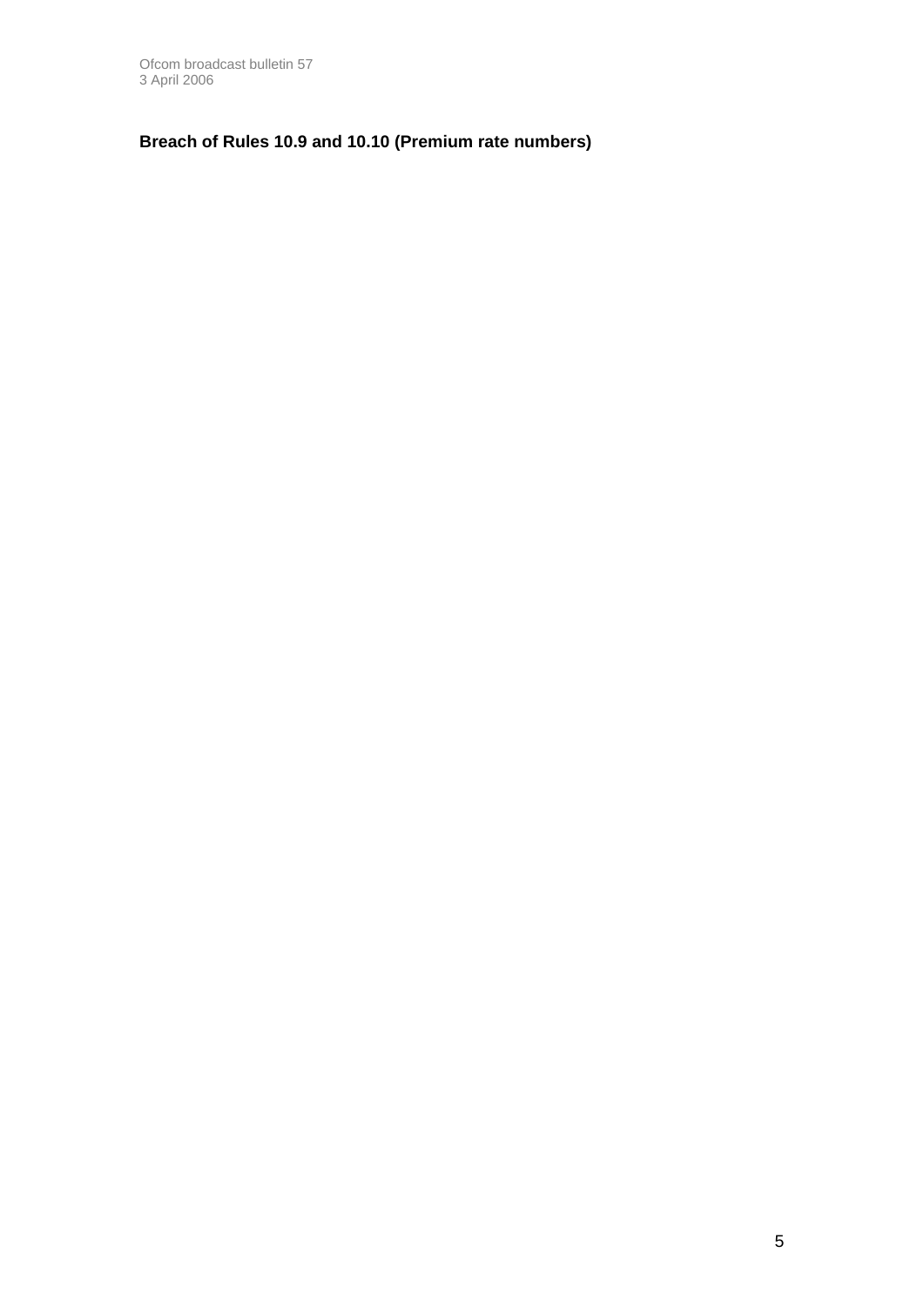# **The Ultimate Fighter 2**

*Bravo, various dates December 2005, 23:00*

#### **Introduction**

*The Ultimate Fighter 2* was an American reality show which followed a group of men training to become eligible for the title of 'Ultimate Fighter'. The men had been chosen by a panel and lived in a house together for the duration of the competition. The cameras followed their everyday living in the house, their training regimes and their qualifying fights.

A viewer complained that the series had throughout included prominent references to 'Right Guard Extreme' deodorant.

When viewing the recordings, it was clear that at least seven of the fourteen episodes featured a close up of the deodorant. There were also a number of references to 'Xyience' - a dietary supplement which is available to buy in the UK both visual (including branded clothing and a logo printed on the fighting arena) and verbal. We requested the broadcaster's comments with reference to Rule 10.4 of the Broadcasting Code, which states:

"No undue prominence may be given in any programme to a product or service."

The Code goes on to say:

"Undue prominence may result from:

- the presence of, or reference to, a product or service (including company names, brand names, logos) in a programme where there is no editorial justification; or
- the manner in which a product or service (including company names, brand names, logos) appears or is referred to in a programme. "

#### **Response**

Flextech, which owns Bravo, said that *The Ultimate Fighter 2* was an acquired programme from the United States. It therefore could not be sure whether any negotiations had taken place between the programme makers and either Right Guard or Xyience. As Bravo had not had any involvement in the making of the programme, it had not benefited financially from any deal that might have taken place.

Flextech said that the programme was part reality show, part fly-on-the-wall sports documentary. In the final episode, two fighters would win a contract with the Ultimate Fighting Championship, a mixed martial arts sporting event established in 1993. In this sporting context, visual references to the Xyience brand in and around the fighting area and on the competitors' clothing were editorially justified and not prominent.

Flextech also considered that verbal references to Xyience's supplements and protein shakes were brief and connected to the editorial of the programme. The competitors' diets were a key part of their training strategy. The programme was not scripted and certain brand names cropped up naturally in conversations related to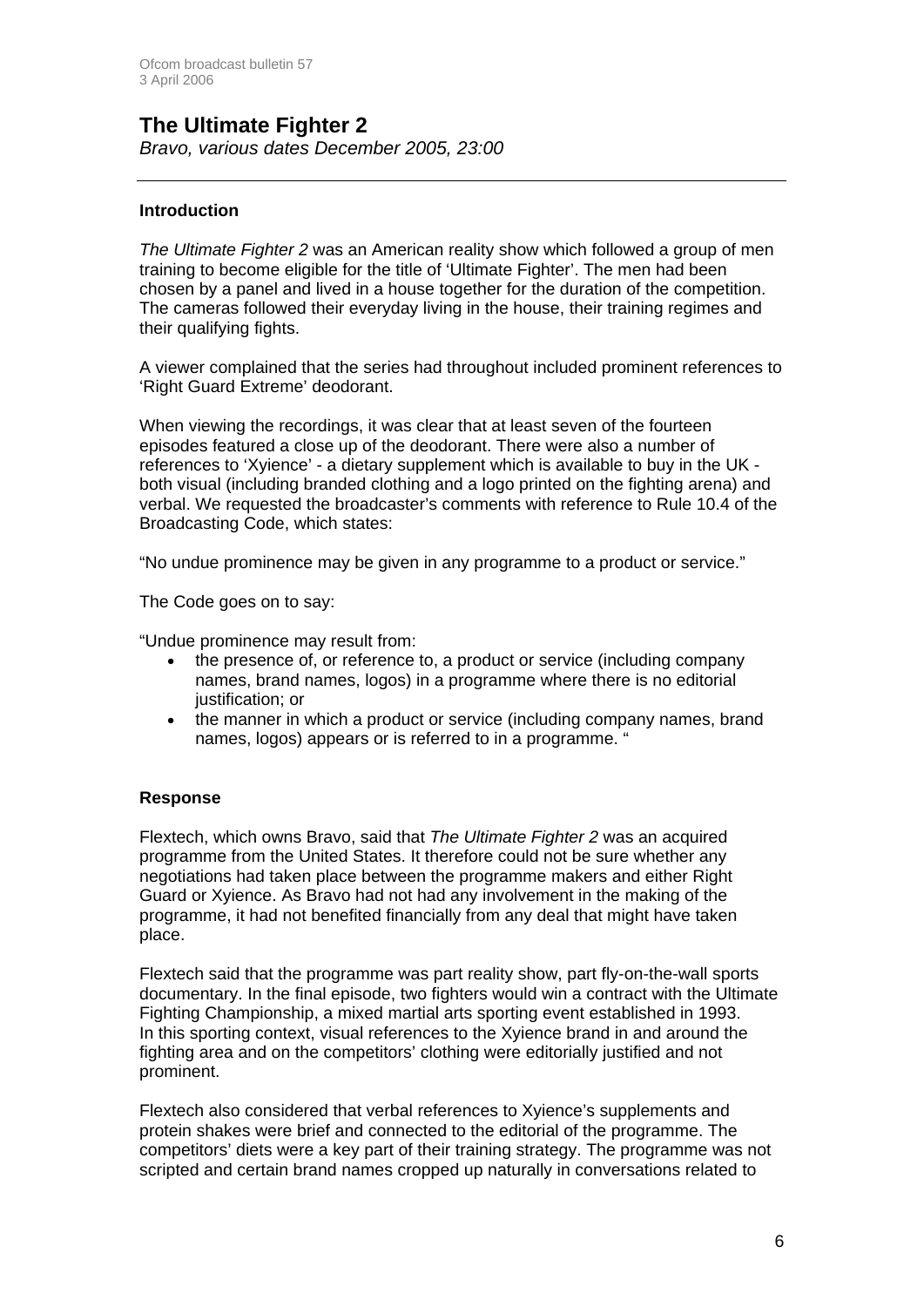training. Flextech said that these were editorially justified and of interest to viewers with a keen interest in mixed martial arts training.

Turning to the concerns about Right Guard Extreme deodorant, Flextech referred to a particular episode of the series where the product featured in close-up. It explained that it had not originally considered this to be unduly prominent, taking into account a number of factors, including: that the shot of the deodorant was just over one second long; that there was no other reference, visual or verbal, in the programme; and that the inclusion of the shot helped establish that it was the morning and that the competitor was preparing for the day's training.

However, Flextech said it would be guided by specific advice from Ofcom on this matter and would remove the close-up if Ofcom considered it inappropriate.

#### **Decision**

The Broadcasting Code prohibits product placement (where a product is included within a programme in return for payment to the programme maker or broadcaster). However, arrangements covering the inclusion of products in a programme acquired from outside the UK are not considered to be product placement, provided the broadcaster regulated by Ofcom does not directly benefit from the arrangement.

In this case, we recognise that the programme was acquired from the United States, where product placement is commonplace. We have no evidence to suggest that Flextech benefited from any product placement arrangement. Our concern is therefore whether the way in which the products appeared in the programme was unduly prominent.

Rule 10.4 states that "undue prominence" should not be given to a product or service. This helps ensure commercial considerations do not undermine the editorial independence of the content.

Our guidance on Rule 10.4 acknowledges that brands are an integral part of modern society and that this will inevitably be reflected on television and radio as in other media. There is therefore no prohibition of references to branded products and services within programmes. Editorial justification will depend on the nature of the programme and there may be certain types of programme, e.g. sports and music coverage in television programmes, where there is a more general acceptance that brands might feature.

Taking this into account, we decided that the visuals of the Xyience brand – on clothing and in the fighting arena - were not problematic under Rule 10.4 and therefore not in breach of the Code.

However, there were a number of verbal references to Xyience's products that were, in our view, unduly prominent. The products were mentioned a number of times in a manner that went beyond natural discussion of dietary regimes and appeared to be deliberate endorsements by one or more of the competitors:

For instance, in episode 8, after a training scene in which one of the competitors was told he needed to lose weight, there followed a scene where two men discussed the merits of a Xyience protein shake:

*"Xyience is always my number one thing…" "Xyience testosterone – it's legal – it's good to take it…"*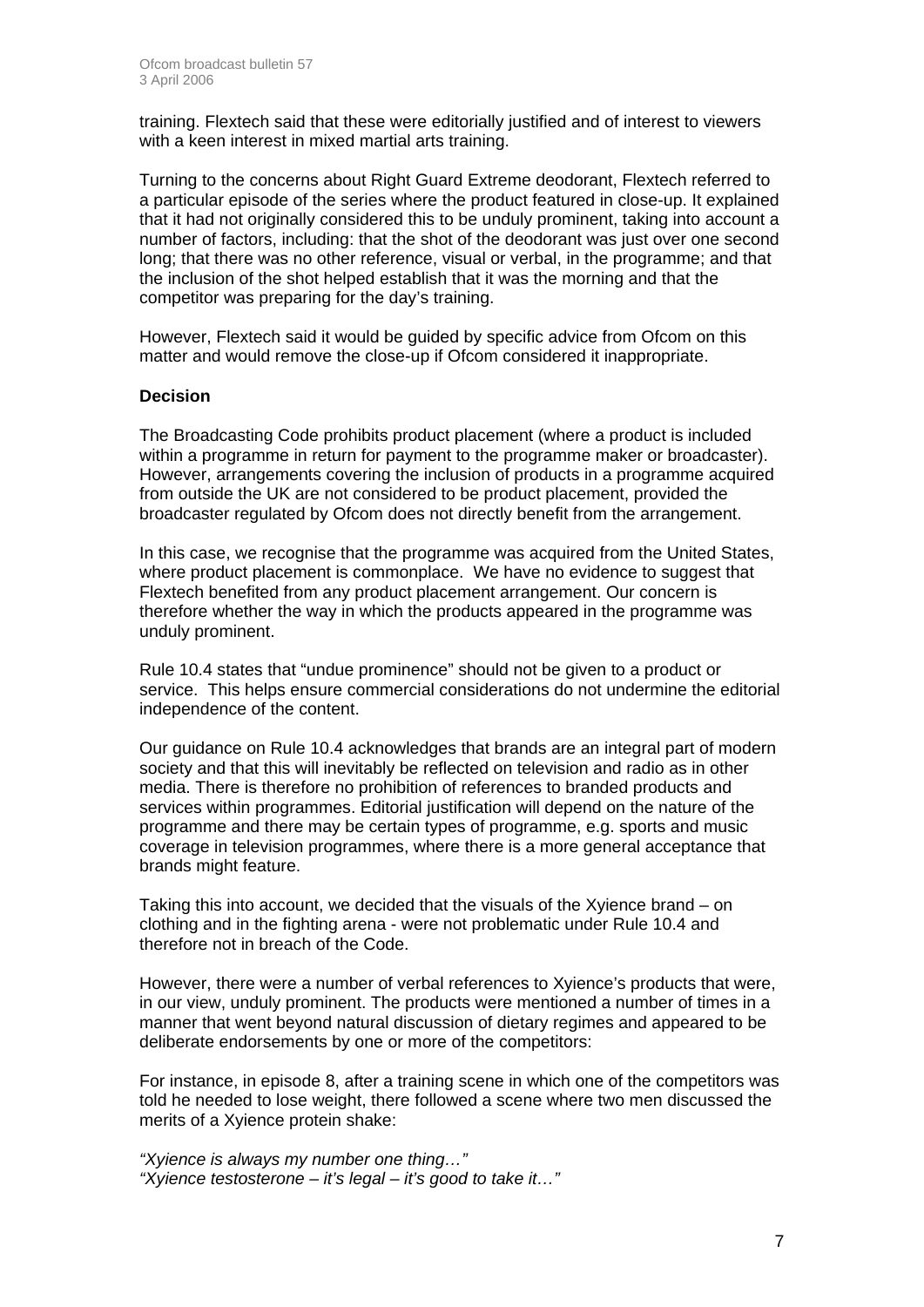In episode 10, a trainer and two of his team members were standing in front of a Xyience dispensing machine, carrying branded cans of the supplement:

*"Are you taking the Xyience stuff home?...Who else needs a can?..." "I sure could use one…"* 

In episode 11, some of the competitors were shown preparing drinks – the Xyience brand was again clearly visible:

*"I got Xyience in here. It's good." "It is good. It does your body good."* 

We accept that Bravo was not involved in any commercial deals involving the brand. However, we considered that the discussion of the products exceeded what was editorially justified. These verbal references gave undue prominence to the brand and were in breach of Rule 10.4.

In addition, we noted that many of the fourteen episodes featured close visual references to Right Guard Extreme deodorant – again in most of these cases there appeared to be no editorial justification – the shots just appeared as close-up cutaways. These shots were not essential to the narrative. However, in view of Flextech's comment that it would be guided by Ofcom on this particular matter, removing those shots which were unduly prominent, we consider this aspect resolved. In terms of Right Guard Extreme, we would expect any repeats of the series to be appropriately complied. We would not expect to see similar undue prominence in any future series of the show broadcast on Bravo.

**Verbal references to Xyience put this element of the programme in breach of Rule 10.4 of the Code.** 

**The issue concerning undue prominence given to Right Guard Extreme has been resolved in light of the broadcaster's assurances.**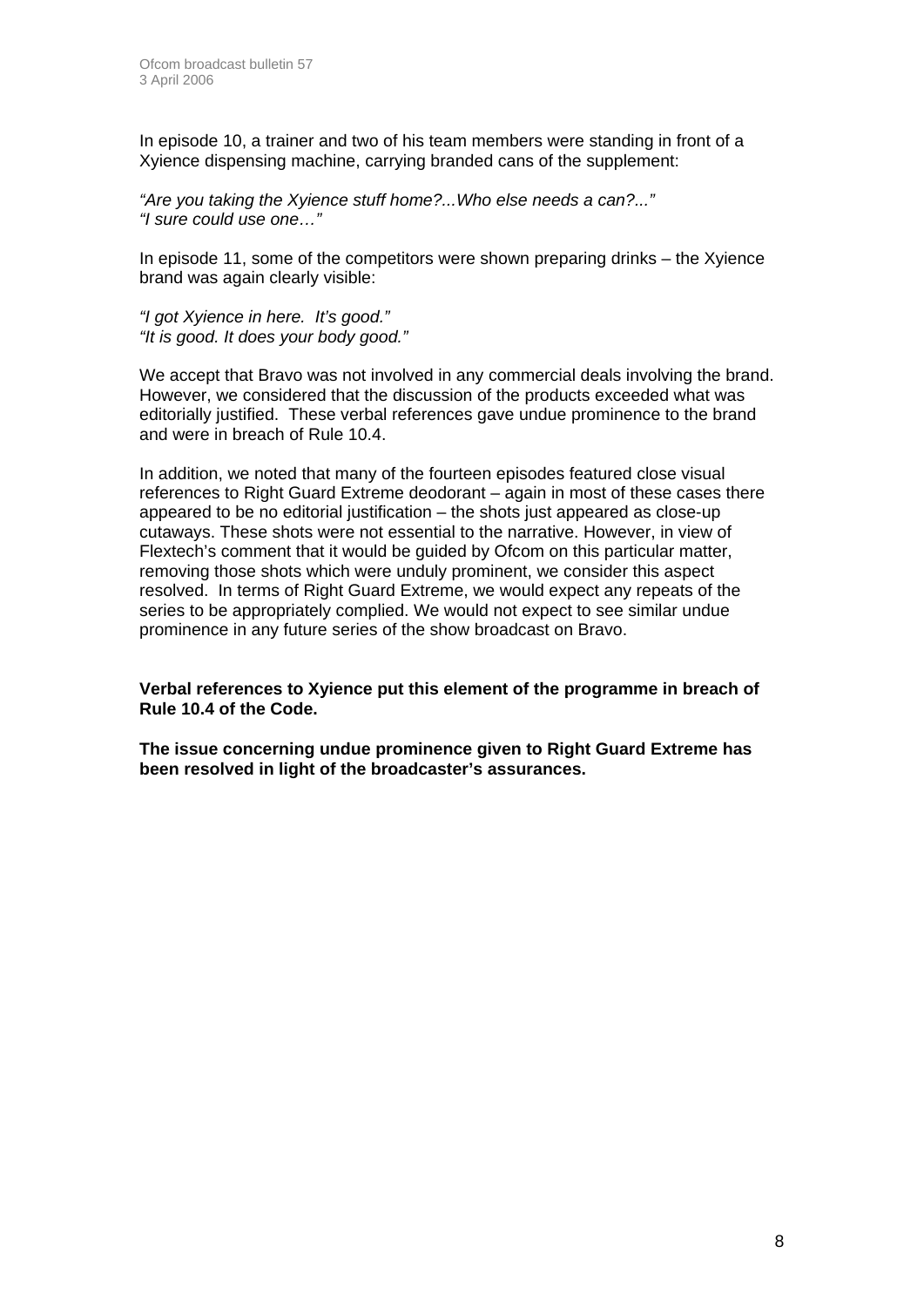# **Resolved**

#### **Drivetime**  *96.4 FM BRMB, 27 January 2006, 18:15*

#### **Introduction**

The presenter read out a newspaper story about a man who gave evidence in court against a prostitute who bit his penis when he refused to give her more money. After concluding the story, the presenter added his own comment - that the man's mistake was to start haggling about the price while his "willy" was "still in her mouth".

A listener complained that these remarks were inappropriate for the time of day as children could have been listening.

#### **Response**

BMRB apologised for any offence caused and agreed that the remark was unsuitable for broadcast at that time of day. It said it had spoken to the presenter regarding the future selection process of material for the show.

GCap, BMRB's parent company said it believed that the presenter was simply making light of a story he had read about in the press. However, it appreciated that some of the detail was "not altogether appropriate", given the time of day, and apologised for any offence caused.

#### **Decision**

Given the time of broadcast, we agree with the broadcaster that the material was unsuitable. We welcome the apologies offered by both BMRB and its parent company, and the swift action that was taken to guide the presenter concerning the selection of material for the programme. We consider the matter resolved.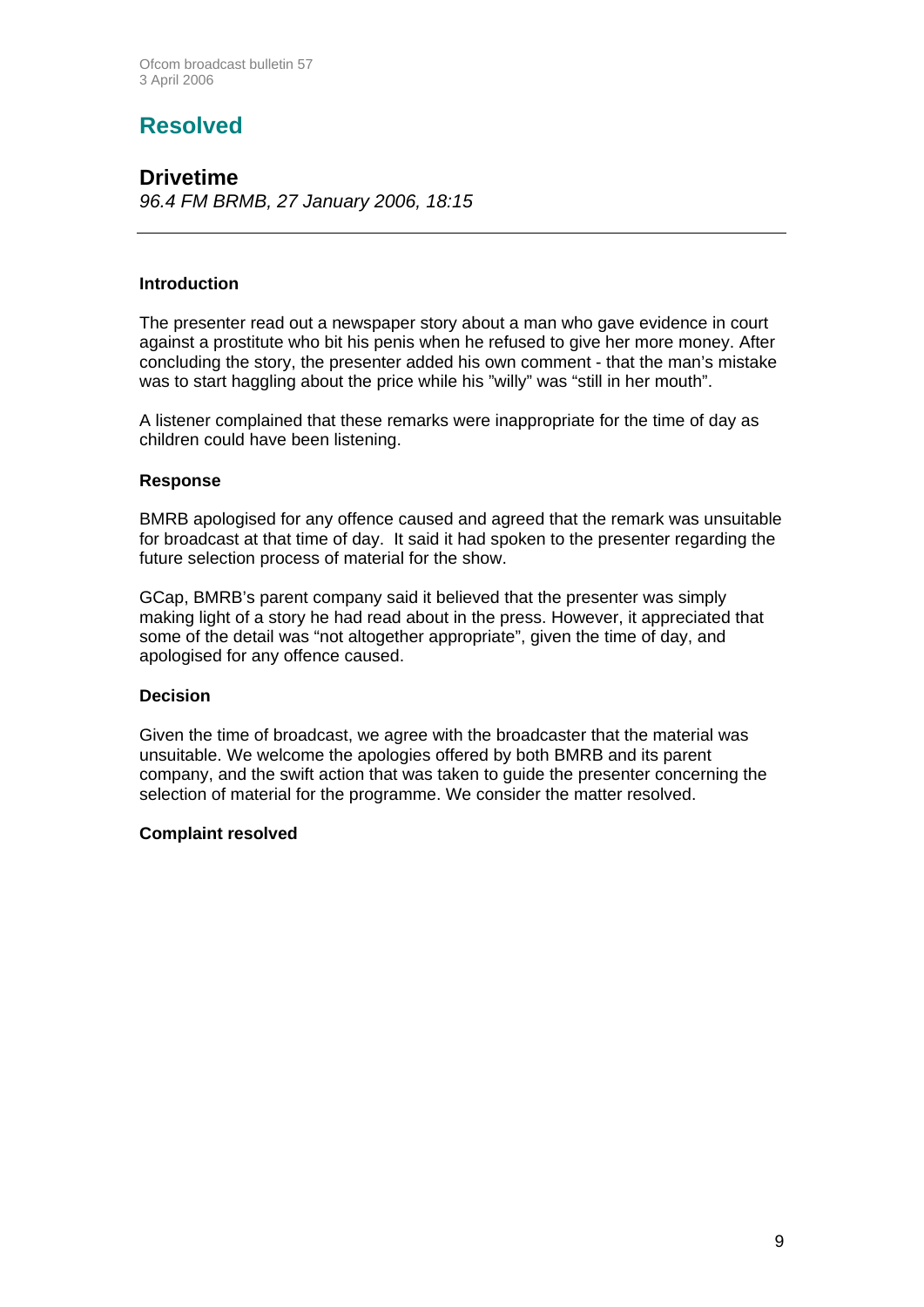#### **Kerrang!**  *2 March 2006, 15:30*

#### **Introduction**

A listener objected to a promotion which said that Kerrang! was "about as welcome as a tourettes sufferer at an auction". He considered this ridiculed a serious neurological condition.

#### **Response**

Kerrang! said that it had withdrawn the promotion and apologised to the complainant as soon as it became aware of the complaint. The promotion was intended to be humorous not offensive, but the station recognised that it had misjudged this.

#### **Decision**

Although we recognise that the promotion was not intended to be malicious, the humour was misplaced. However, in view of the swift action taken to remove the promotion and apologise to the complainant, we consider the matter resolved.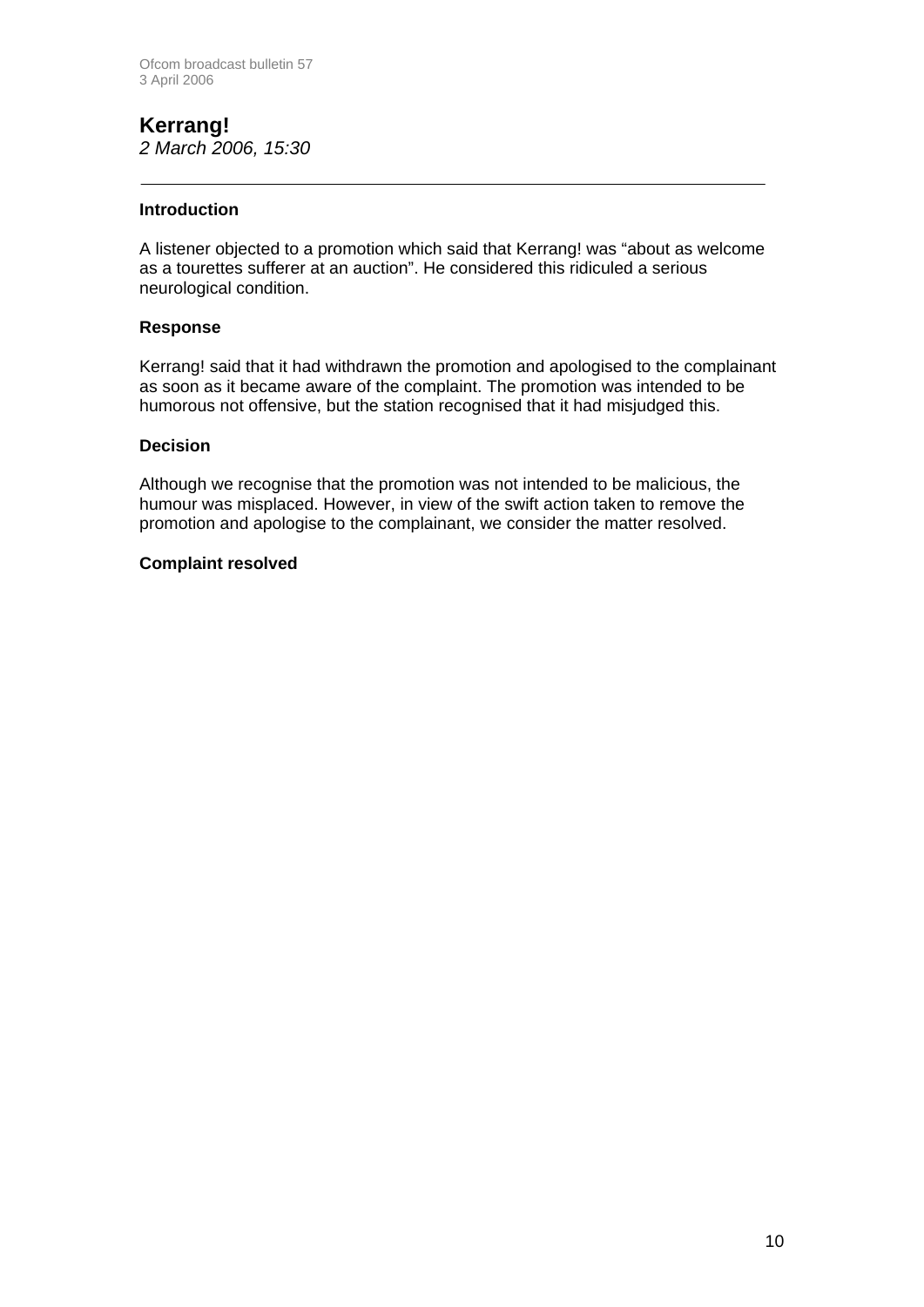# **Where is Jack Bauer?**

*Virgin Radio, Hourly, 9-10 February 2006*

#### **Introduction**

In an hourly competition, listeners were invited to identify various American cities. On separate occasions, the prize was described, variously as a "great big telly", "enormous" and "these are not just piddly little ones, these are enormous". A winner complained that the prize had been described inaccurately on air, since what she received was a 19" LCD television.

#### **Response**

Virgin Radio said that it had originally intended to give away wide-screen televisions. However, on the day of the competition, its sponsorship team had discovered that the televisions were to have standard format screens and so the briefing document for the presenters was amended to reflect the changes. The broadcaster acknowledged that three of the descriptions it broadcast were inaccurate and apologised for its mistake, confirming that it was in the process of contacting all winners to inform them that they would now receive 32" wide screen sets.

#### **Decision**

Rule 2.11 of the Broadcasting Code requires that "…prizes are described accurately…". Despite corrections made to the presenters' briefing document, a small number of inaccurate descriptions were broadcast. However, we welcome the broadcaster's acknowledgement, apology and appropriate action, which we believe resolves the matter.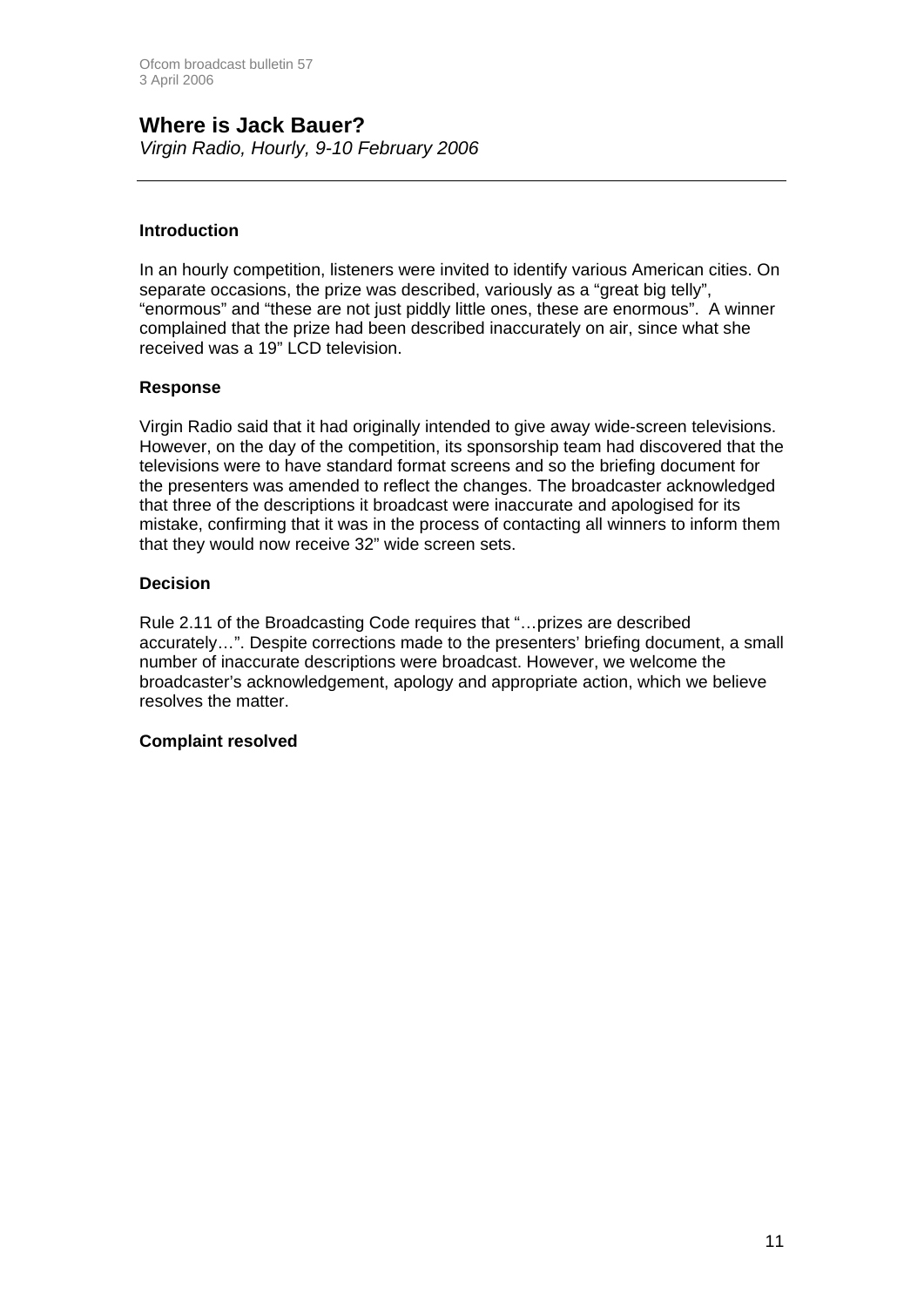## **The Paul O'Grady Show**  *ITV1, 6 December 2005, 17:00*

#### **Introduction**

A viewer complained that this magazine programme featured an interview with the actor Charles Dance in which he used the words "shit", "wanking" and "bitch". The viewer thought that this language was unacceptable for the time of broadcast.

#### **Response**

ITV said that this was an unfortunate and unwelcome element to this show. The production team had taken steps to establish whether Charles Dance would be likely to swear. They had been assured that this was not the case. On the evening, they again made it clear to him that there should be no strong language. ITV sometimes pre-recorded guests who it was felt might be likely to use such language, but it was felt that Charles Dance would be unlikely to do so.

Paul O'Grady made it clear to Charles Dance after he said "shit" that it was not acceptable to swear. The actor appeared to accept that he'd made an error and to understand. Inexplicably, he went on to swear again. At that point the production team asked Paul O'Grady to finish the interview as quickly as possible, which he did. During the break Charles Dance's microphone was turned down so that if he did swear again the audience would not hear him.

ITV apologised for any offence caused.

#### **Decision**

We agree that the swearing was unacceptable for broadcast in this programme, broadcast at this time of day. However ITV took reasonable precautions to ensure that such language was not broadcast during this early evening show. The broadcaster's compliance record with this series demonstrates that its efforts were generally successful. We consider the matter resolved.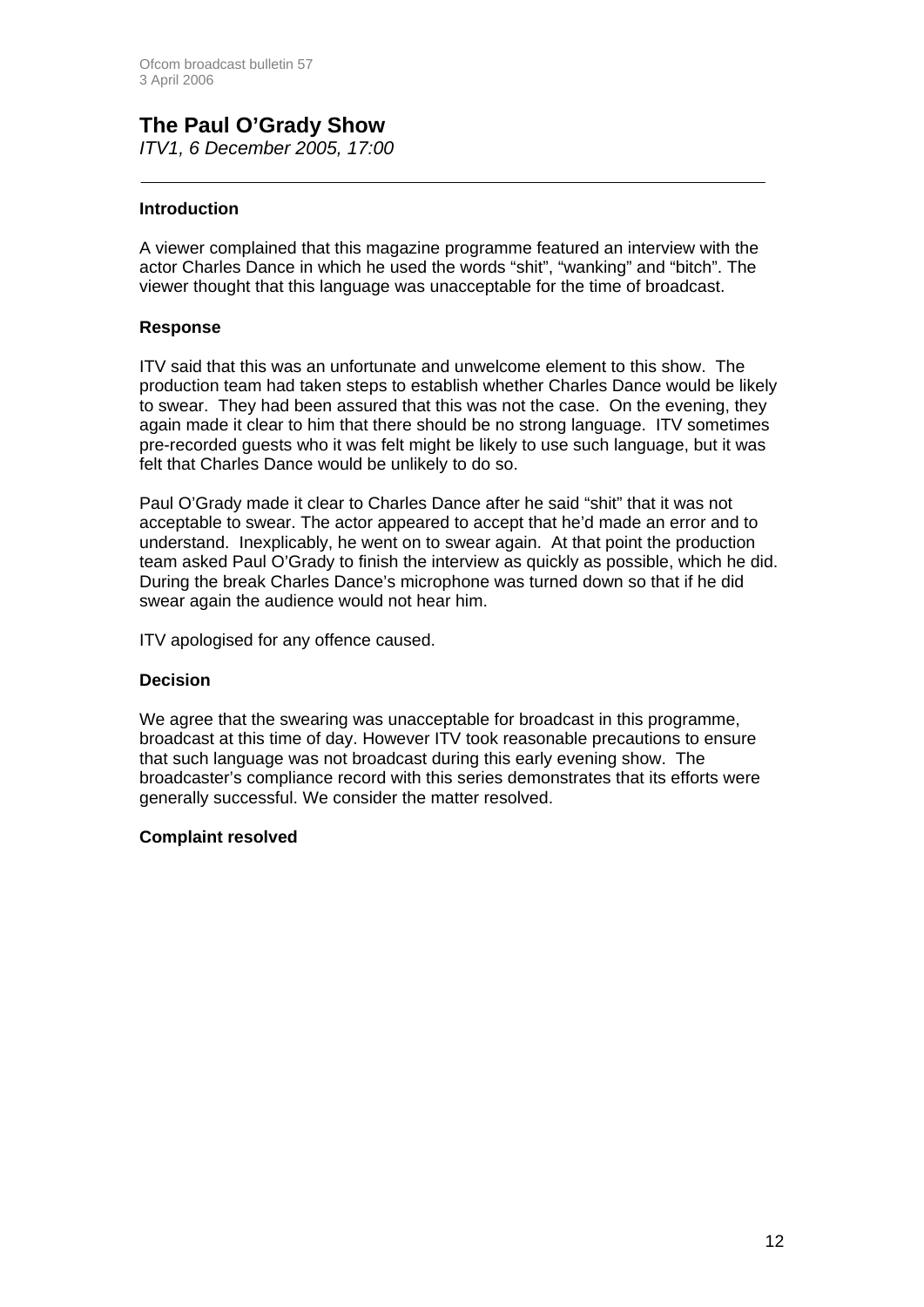# **Fairness and Privacy Cases**

# **Not Upheld**

## **Complaint by Ms Sheila Bransfield**

*X-Rated: The TV They Tried to Ban, Channel 4, 6 March 2005* 

**Summary:** Ofcom has not upheld a complaint of unfair treatment in the broadcast of the above programme. The programme examined how attitudes to, and tastes for, controversial material on television had changed over the years. Ms Bransfield was one of a number of commentators invited to express their views on the subject.

Ms Bransfield complained that she was "hoodwinked" into participating in the programme, having been led to believe that it would analyse the lowering of standards on TV and the reasons for it, rather than what she saw as a contrived opportunity to present more offensive material. She complained that she was ridiculed and her professional and political reputations were "severely damaged", by her inclusion in the programme.

Ofcom considered that there may have been a lack of frankness on the programme makers' part regarding the general tone of the programme. Nevertheless, in Ofcom's view, the programme makers provided Ms Bransfield with sufficient information (concerning the type of controversial programming that was to be included in the programme) to enable her to make an informed decision about the likely nature and content of the programme before deciding to participate. Further, in Ofcom's view, the programme did not misrepresent her views.

#### **Introduction**

This documentary examined how attitudes to, and tastes for, controversial material on television had changed over the years. Programme makers, TV compliance personnel, TV critics, and performers gave their views as did members of the public introduced as 'The Complainers'. 'The Complainers' were defined by type by the industry commentators and described as "the essential ingredient that guaranteed controversy every time". The comments made by contributors were inter-cut with clips of the material featuring strong language, sex and bad taste.

#### **Complaint**

#### **Ms Bransfield's Case**

In summary, Ms Bransfield complained that she was treated unfairly in the programme as broadcast in that she was "hoodwinked" into participating in the programme. She was led to believe that the programme would analyse the lowering of standards on television and the reasons for it, when in fact she believed the programme was simply a contrived opportunity to present more offensive material. Ms Bransfield also stated that the description of the letter advertising for participants for the programme, provided to Ofcom by Channel 4 in their statement, contained more detail than the letter she responded to in her local newspaper.

Ms Bransfield said that in spite of the fact that her opinions about offensive content had been made clear to the programme makers, her contribution was used in a way which ridiculed her and she was given no indication by the programme makers that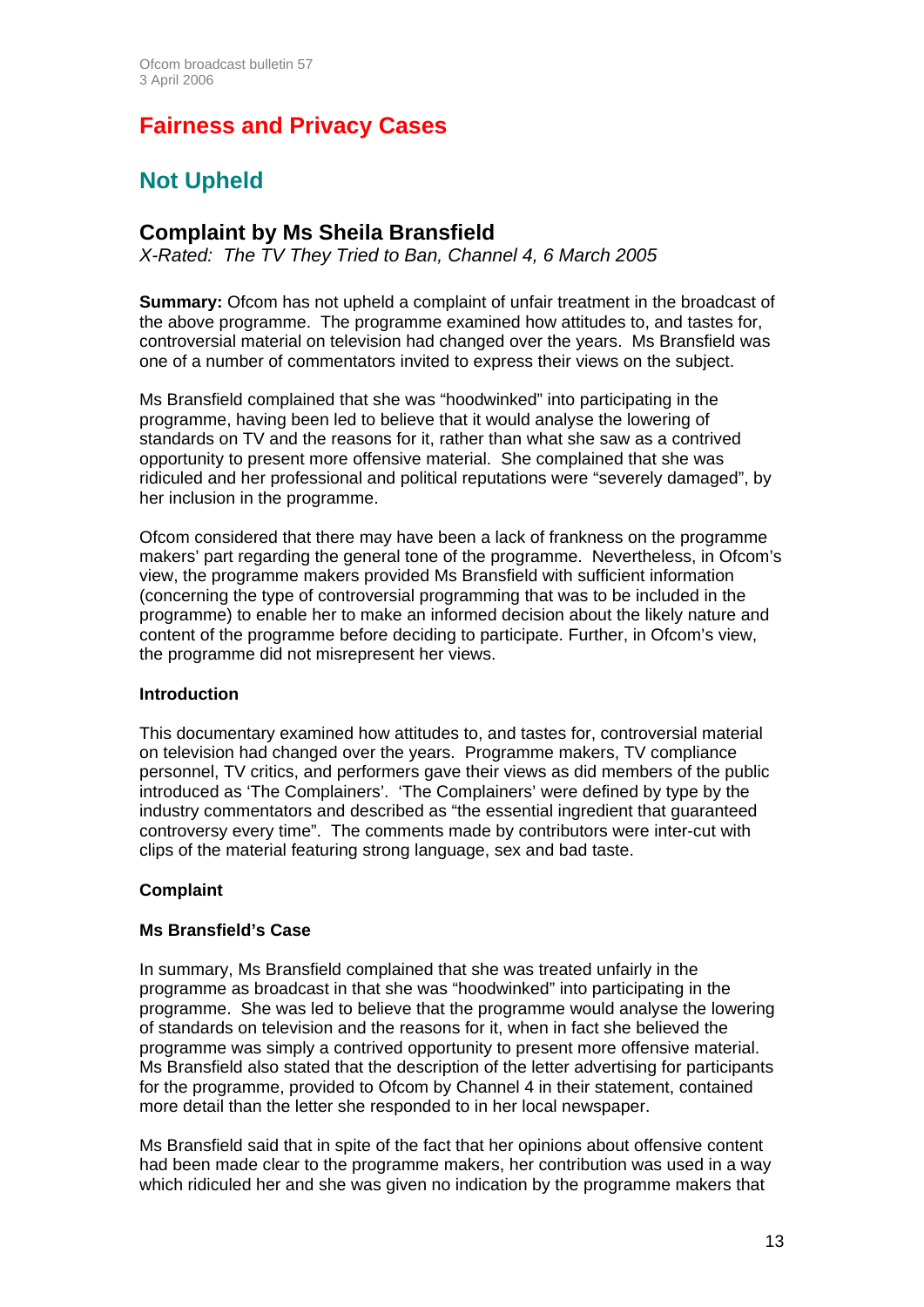her contribution would be used in that way.

Ms Bransfield also claimed that her professional and political reputations had been "severely damaged, if not totally destroyed" by her inclusion in the programme.

#### **Channel 4's Case**

In summary, Channel 4 refuted the claim of unfair treatment in the programme as broadcast. Channel 4 stated that the letter published in the local press that Ms Bransfield would have responded to, made it clear that the programme would involve analysis of individual controversial programmes and extracts. Channel 4 claimed that this information was confirmed in subsequent phone conversations between Ms Bransfield and the producers; that the information given to her was clear; and that the resulting programme matched that description. They said that the complainant was not told that the programme would be about the "lowering of standards". However, Ms Bransfield clearly believed that the changing content of television represented a "lowering of standards". She brought her interpretation to the debate and her views were reflected in the programme.

Channel 4 also stated that in the emails and telephone conversations between the producers and Ms Bransfield she had received a "detailed and extensive indication" of the controversial programmes and controversial clips which would feature in the programme in order to tell the story.

Channel 4 stated that the complainant did not appear unhappy or concerned with the interview process during which the clips were shown, that the purpose of the clips was explained to her prior to and during the interview; and that Ms Bransfield signed the release form after the interview.

In relation to Ms Bransfield's reputation, Channel 4 stated that her opinions were properly included and the clips properly contextualised. The broadcaster also said that it was significant that Ms Bransfield made no allegation that her views had been misrepresented.

#### **Decision**

Ofcom's statutory duties include the application, in the case of all television and radio services, of standards which provide adequate protection to members of the public and all other persons from unfair treatment and unwarranted infringements of privacy in programmes included in such services.

In carrying out its duties, Ofcom has regard to the need to secure that these standards are applied in a manner that best guarantees an appropriate level of freedom of expression. Ofcom is also obliged to have regard in all cases, to principles which require regulatory activities to be transparent, accountable, proportionate, consistent and targeted only at cases in which action is needed.

In this case Ofcom found the following:

Broadcasters should ensure that all programme makers understand the need to be straightforward in their dealings with potential participants in factual programmes, in particular by making clear, wherever practicable, the nature of the programme and their contribution.

It was clear from the written submissions before Ofcom that Ms Bransfield believed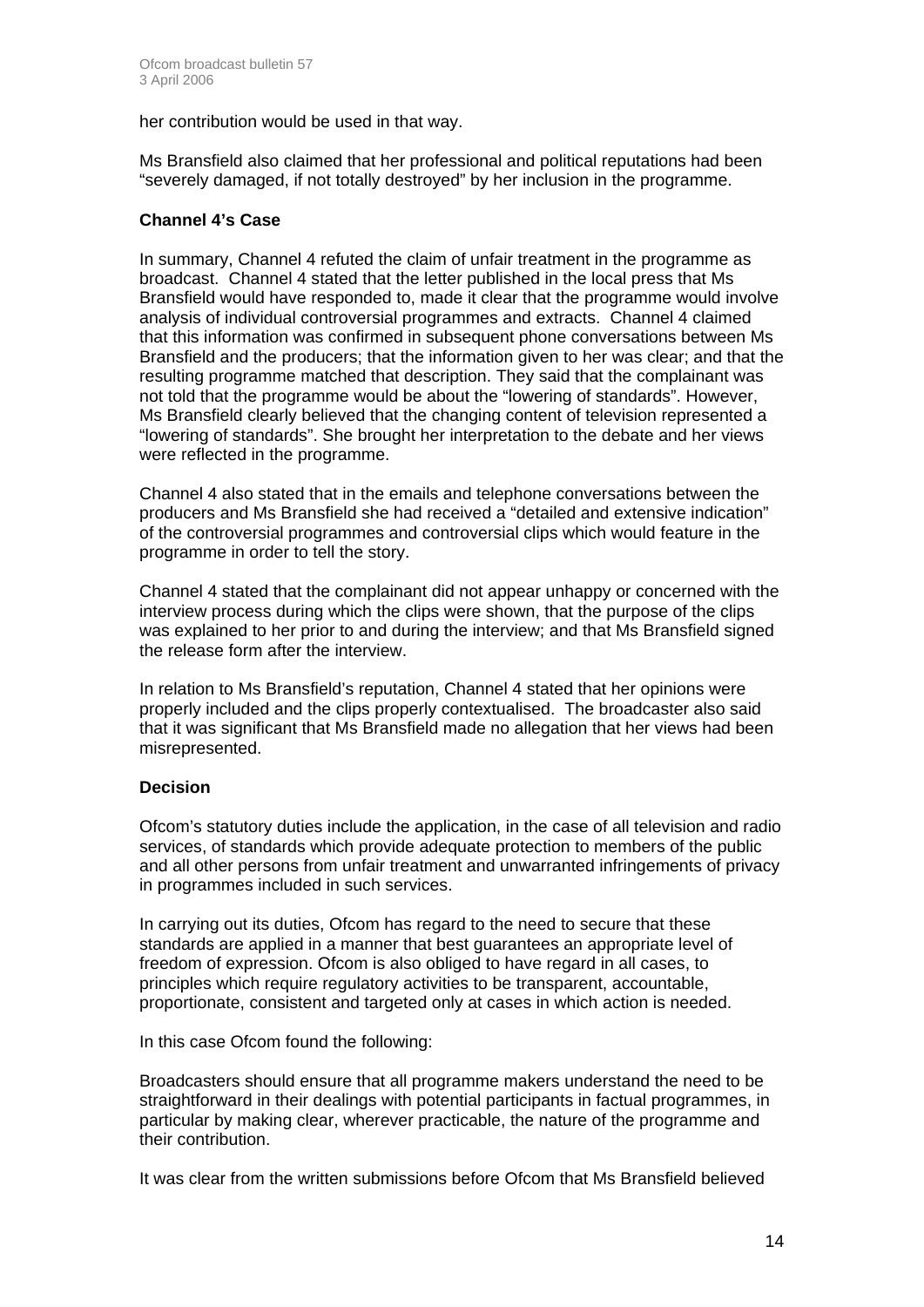that she was misled about the nature and likely content of the programme. It was equally clear from the written submissions that the programme makers did not believe that they misled Ms Bransfield.

Ofcom's function was to consider whether or not the programme makers dealt with Ms Bransfield in a manner which was consistent with their obligation to avoid unfairness to her and whether Ms Bransfield was treated unfairly in the programme through her inclusion and/or the presentation of her contribution.

In Ofcom's view, and based on the material before it (including pre-transmission correspondence), there was no evidence to suggest that the programme makers had misled Ms Bransfield.

Ofcom considered that there may have been a certain lack of frankness on the programme makers' part regarding the general tone of the programme. Nevertheless, in Ofcom's view, the programme makers provided Ms Bransfield with sufficient information to enable her to make an informed decision about the likely nature and content of the programme before deciding to participate. For instance, the programme gave Ms Bransfield a comprehensive list of the sorts of programmes that might be featured in the programme, such as *Queer as Folk*, *The Singing Detective* and *Ramsey's Kitchen Nightmares*. It was also noted that during her interview, the production team played her certain clips of *The Today Show* Sex Pistols interview with Bill Grundy.

Further, in Ofcom's view, the programme did not misrepresent her views. Ms Bransfield's view was that controversial programming of the type shown in the programme and the use of strong language on television was unnecessary. This view was clearly and fairly presented in the programme.

**The complaint of unfair treatment was not upheld.**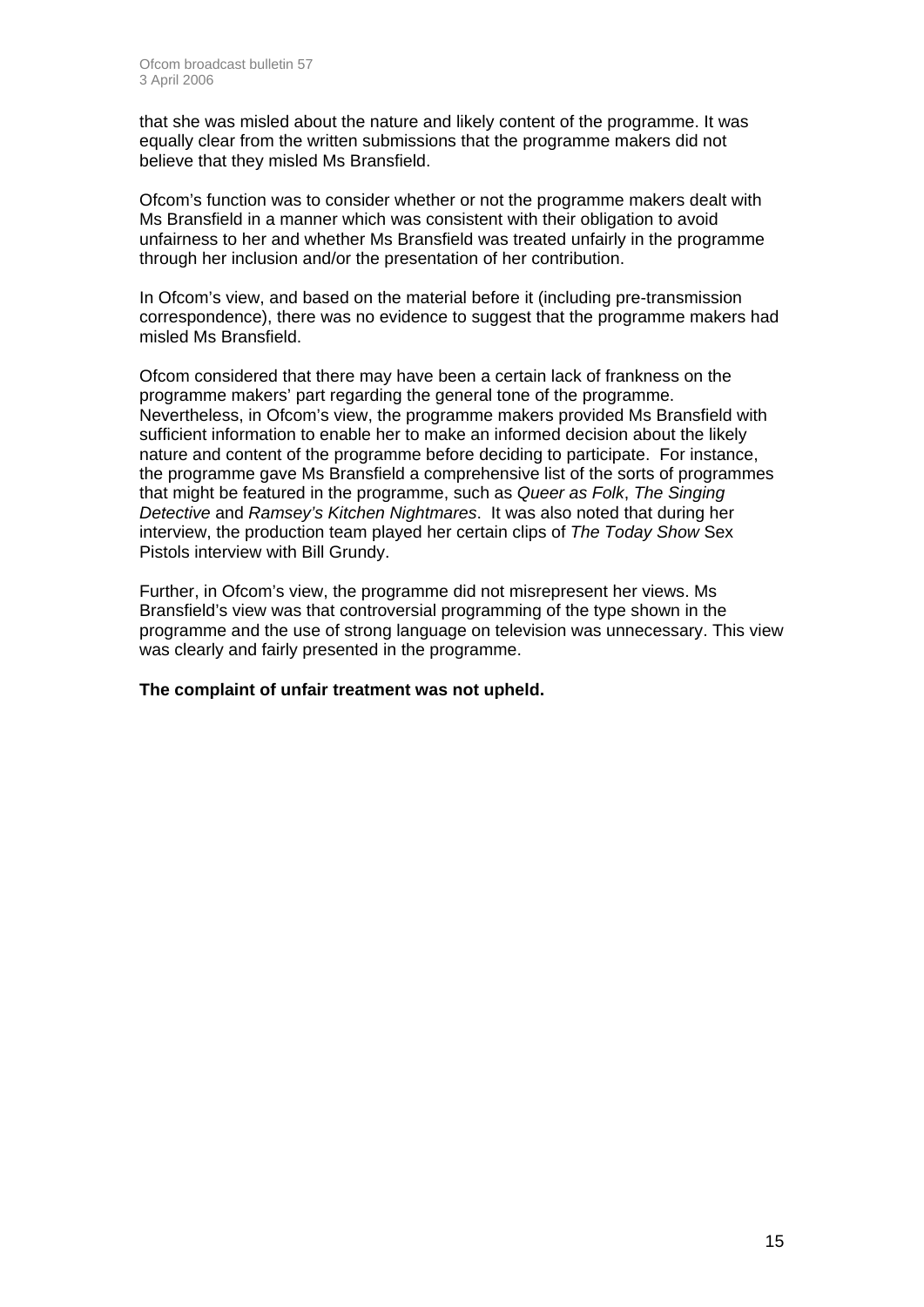# **Other programmes not in breach/out of remit**

## **1 March – 14 March 2006**

| Programme                          | <b>Trans Date</b> | <b>Channel</b>                           | No of<br>Category                   | <b>Complaints</b> |
|------------------------------------|-------------------|------------------------------------------|-------------------------------------|-------------------|
|                                    |                   |                                          |                                     |                   |
| 10 Years Younger                   | 02/03/2006        | Channel 4                                | <b>Generally Accepted Standards</b> | $\mathbf{1}$      |
| 50 Most Shocking Comedy Moments    | 03/02/2006        | Five                                     | <b>Religious Offence</b>            | 1                 |
| 8 Out of 10 Cats                   | 03/03/2006        | Channel 4                                | <b>Generally Accepted Standards</b> | 1                 |
| 9/11: The Falling Man              | 16/03/2006        | Channel 4                                | Advertising                         | 1                 |
| A Very British Bollywood           | 02/03/2006        | BBC <sub>2</sub>                         | Sex/Nudity                          | 1                 |
| Alan Brazil Sports Breakfast       | 07/02/2006        | Talksport                                | <b>Generally Accepted Standards</b> | 1                 |
| Animals                            | 13/01/2006        | Channel 4                                | Other                               | $\mathbf{1}$      |
| Animals                            | 12/01/2006        | Channel 4                                | Other                               | $\overline{c}$    |
| Autopsy: Life and Death            | 16/01/2006        | Channel 4                                | Other                               | 1                 |
| <b>Babe House</b>                  | 07/03/2006        | Hollywood TV                             | Inaccuracy/Misleading               | $\mathbf{1}$      |
| <b>BBC News</b>                    | 03/03/2006        | BBC1                                     | Due impartiality                    | $\mathbf 1$       |
| <b>BBC News</b>                    | 07/03/2006        | BBC1                                     | <b>Generally Accepted Standards</b> | $\mathbf{1}$      |
|                                    |                   | <b>BBC News</b>                          |                                     |                   |
| <b>BBC News 24</b>                 | 20/02/2006        | 24                                       | <b>Generally Accepted Standards</b> | 1                 |
| <b>BBC Radio 4</b>                 | 28/02/2006        | <b>BBC Radio 4</b><br><b>BBC Radio 5</b> | Scheduling                          | $\mathbf{1}$      |
| <b>BBC Radio 5 Live</b>            | 06/03/2006        | Live                                     | Due impartiality                    | 1                 |
|                                    |                   | <b>BBC Radio</b>                         |                                     |                   |
| <b>BBC Radio Cumbria</b>           | 06/03/2006        | Cumbria                                  | Inaccuracy/Misleading               | 1                 |
|                                    |                   | <b>BBC Radio</b>                         |                                     |                   |
| <b>BBC Radio Scotland</b>          | 04/03/2006        | Scotland                                 | <b>Generally Accepted Standards</b> | 1                 |
| <b>BBC Radio Ulster</b>            | 16/02/2006        | <b>BBC Radio</b><br><b>Ulster</b>        |                                     |                   |
|                                    | 12/02/2006        | Channel 4                                | Religious Offence<br>Scheduling     | 1<br>$\mathbf{1}$ |
| Bodyshock<br><b>Brainteaser</b>    | 20/01/2006        | Five                                     | Competitions                        | $\mathbf{1}$      |
| <b>Britain's Psychic Challenge</b> | 05/02/2006        | Five                                     | Dangerous behaviour                 | 1                 |
|                                    |                   |                                          | Crime                               |                   |
| <b>Britain's Toughest Towns</b>    | 07/02/2006        | <b>Bravo</b>                             | Incitement/Encouragement            | 1                 |
| <b>Bumfight</b>                    | 07/02/2006        | <b>Reality TV</b>                        | Violence                            | $\mathbf{1}$      |
| C4 Promo                           | 28/02/2006        | Channel 4                                | Dangerous behaviour                 | $\mathbf{1}$      |
| <b>CBBLB</b>                       | 29/01/2006        | Channel 4                                | Offence                             | 1                 |
| CD:UK                              | 04/03/2006        | ITV1                                     | Sex/Nudity                          | 1                 |
| <b>Celebrity Fit Club</b>          | 28/02/2006        | ITV1                                     | Offensive language                  | $\mathbf{1}$      |
| Chantelle: Living the Dream        | 11/03/2006        | Channel 4                                | Religious Offence                   | 1                 |
| Chavs                              | 01/03/2006        | Sky One                                  | Due impartiality                    | $\mathbf{1}$      |
| <b>Classic FM News</b>             | 22/02/2006        | Classic FM                               | <b>Generally Accepted Standards</b> | 1                 |
| <b>Coronation Street</b>           | 01/03/2006        | ITV1                                     | <b>Generally Accepted Standards</b> | $\mathbf{1}$      |
| <b>Coronation Street</b>           | 26/02/2006        | ITV1                                     | <b>Generally Accepted Standards</b> | $\mathbf{1}$      |
| <b>Coronation Street</b>           | 12/03/2006        | ITV1                                     | Other                               | $\mathbf{1}$      |
|                                    |                   | 95.8 Capital                             | Crime                               |                   |
| Craig Doyle Show                   | 18/02/2006        | FM                                       | Incitement/Encouragement            | 1                 |
|                                    |                   | <b>BBC News</b>                          | Crime                               |                   |
| Dateline London                    | 19/02/2006        | 24                                       | Incitement/Encouragement            | $\mathbf 1$       |
| Dick and Dom in Da Bungalow        | 25/02/2006        | BBC <sub>2</sub>                         | U18s in Programmes                  | $\mathbf{1}$      |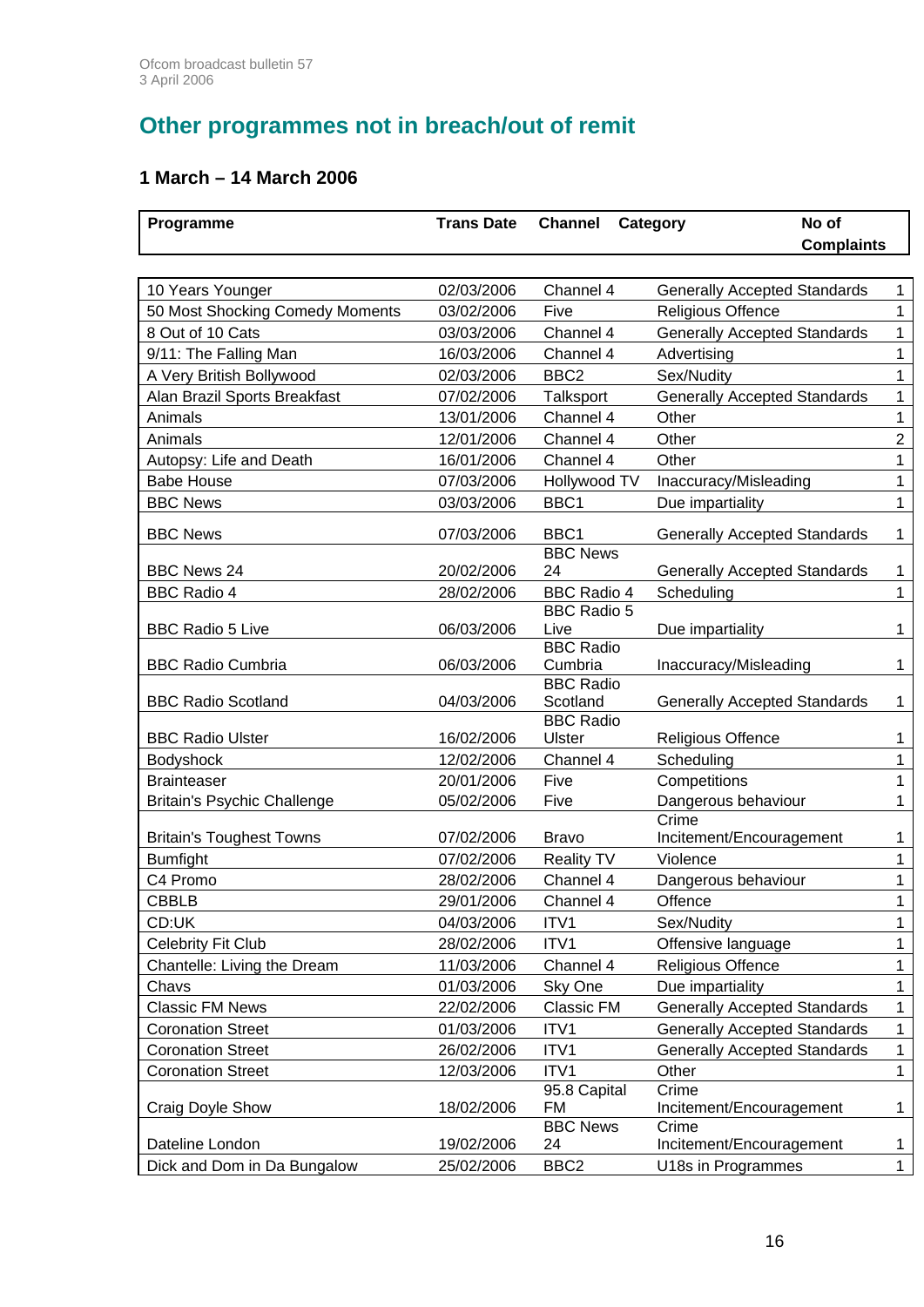| <b>Dispatches</b>                   | 07/11/2005 | Channel 4           | Due impartiality                    | 1              |
|-------------------------------------|------------|---------------------|-------------------------------------|----------------|
| <b>Dispatches</b>                   | 27/02/2006 | Channel 4           | Due impartiality                    | 1              |
| Dispatches: The New Fundamentalists | 06/03/2006 | Channel 4           | Religious Offence                   | $\overline{2}$ |
|                                     |            | E-                  |                                     |                |
|                                     |            | Entertainmen        |                                     |                |
| E-Entertainment                     | 16/01/2006 | t                   | Offence                             | 1              |
| Eastenders                          | 28/02/2006 | BBC1                | Offensive language                  |                |
| Eastenders                          | 08/03/2006 | BBC1                | Undue prominence                    | 1              |
| Eastenders                          | 07/03/2006 | BBC1                | Other                               | 1              |
| Eastenders                          | 06/03/2006 | BBC1                | Sex/Nudity                          | 1              |
| Eurovision: Making Your Mind Up     | 04/03/2006 | BBC1                | Sex/Nudity                          | 1              |
| Feel The Fear                       | 27/02/2006 | ITV1                | Animal welfare                      | $\overline{2}$ |
| <b>First Face</b>                   | 08/03/2006 | Fashion TV          | Offensive language                  | 1              |
| <b>Five News</b>                    | 24/02/2006 | Five                | <b>Generally Accepted Standards</b> | 1              |
| <b>Five News</b>                    | 03/03/2006 | Five                | Animal welfare                      | 1              |
| <b>Footballers' Wives</b>           | 25/02/2006 | ITV1                | Sex/Nudity                          |                |
| <b>Footballers' Wives</b>           | 09/03/2006 | ITV1                | Sex/Nudity                          | 1              |
| <b>Fox News</b>                     | 06/03/2006 | <b>Fox News</b>     | Due impartiality                    | 1              |
| <b>Frank Skinner Show</b>           | 18/11/2005 | ITV2                | Offence                             | 1              |
| <b>Frank Skinner Show</b>           | 21/11/2005 | ITV2                | Offence                             | $\overline{2}$ |
| Front Row                           | 20/02/2006 | <b>BBC Radio 4</b>  | Offensive language                  | 1              |
| Quiz Night Live                     | 01/02/2006 | <b>FTN</b>          | Competitions                        | 1              |
| Holly and Stephen's Saturday        |            |                     |                                     |                |
| Showdown                            | 25/02/2006 | ITV1                | Undue prominence                    | 1              |
| Holly and Stephen's Saturday        |            |                     |                                     |                |
| Showdown                            | 11/03/2006 | ITV <sub>1</sub>    | Violence                            |                |
| Hollyoaks                           | 02/03/2006 | Channel 4           | <b>Generally Accepted Standards</b> | 3              |
| How It's Made                       | 12/02/2006 | <b>Discovery</b>    | Inaccuracy/Misleading               | 1              |
| lain Lee                            | 24/02/2006 | LBC97.3             | Other                               | 1              |
| lain Lee                            | 27/02/2006 | LBC97.3             | Inaccuracy/Misleading               |                |
| <b>IFISH</b>                        | 12/02/2006 | <b>Discovery</b>    | Violence                            |                |
| It'll Be Alright on the Night 19    | 31/12/2005 | ITV1                | Language                            |                |
| <b>ITV News</b>                     | 25/02/2006 | ITV1                | Due impartiality                    | 1              |
| <b>ITV News</b>                     | 02/03/2006 | ITV <sub>1</sub>    | Inaccuracy/Misleading               |                |
| <b>ITV News</b>                     | 07/03/2006 | ITV1                | Due impartiality                    | 1              |
|                                     |            | <b>BBC Radio</b>    |                                     |                |
| John Turner                         | 09/01/2006 | <b>Bristol</b>      | Due impartiality                    | 1              |
| Ken Bruce                           | 24/02/2006 | <b>BBC Radio 2</b>  | Offensive language                  | 1              |
| Kevin King Breakfast                | 24/02/2006 | <b>Capital Gold</b> | Dangerous behaviour                 | 1              |
| Key103FM                            | 08/02/2006 | <b>KEY103</b>       | Competitions                        | 1              |
| Kill or Cure?                       | 08/12/2005 | Channel 4           | Offence                             | 1              |
| Kiss FM                             | 01/03/2006 | Kiss 100FM          | Competitions                        | 1              |
| Life on Mars                        | 30/01/2006 | BBC1                | Sex/Nudity                          | 1              |
| Little Britain                      | 27/02/2006 | BBC <sub>3</sub>    | <b>Generally Accepted Standards</b> | 1              |
| <b>Little Monsters</b>              | 10/12/2005 | <b>Sky Travel</b>   | Violence                            | 1              |
| Live Now Pay Later                  | 07/03/2006 | Channel 4           | Sex/Nudity                          | $\overline{c}$ |
| Loose Women                         | 08/03/2006 | ITV1                | Inaccuracy/Misleading               | 3              |
| Love Lies Bleeding                  | 27/02/2006 | ITV1                | Violence                            | 1              |
|                                     |            |                     | Crime                               |                |
| Martin & Su                         | 23/02/2006 | Essex FM            | Incitement/Encouragement            | 1              |
| Monk                                | 24/02/2006 | BBC1                | Offensive language                  | 1              |
| Monk                                | 22/02/2006 | BBC1                | Offensive language                  | 1              |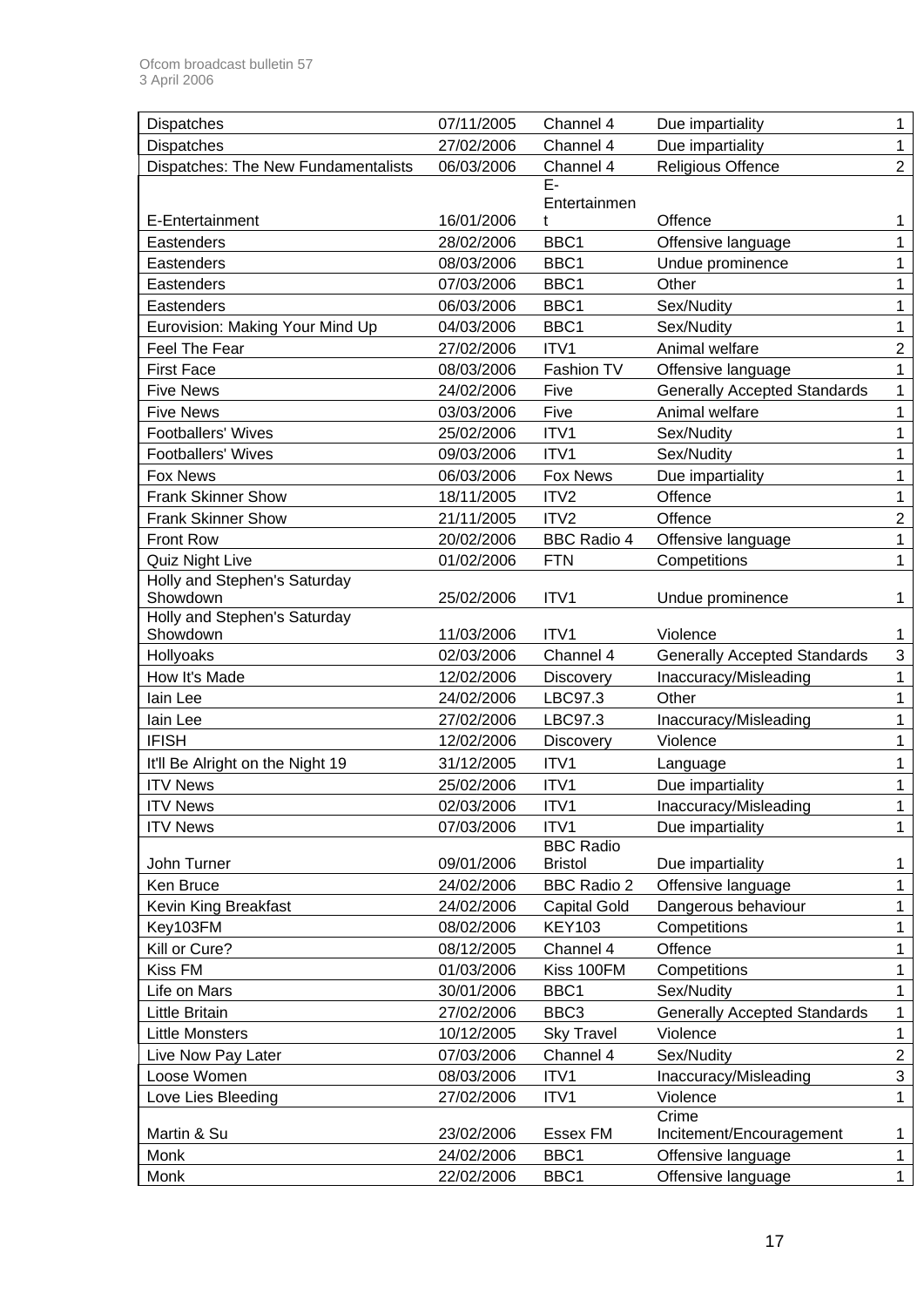| More4                           | 06/01/2006 | More4              | Impartiality                                 | 1              |
|---------------------------------|------------|--------------------|----------------------------------------------|----------------|
| <b>Morning Glory</b>            | 26/01/2006 | Channel 4          | Other                                        | 1              |
| <b>Most Haunted</b>             | 23/01/2006 | Living             | Other                                        | 1              |
| <b>Most Haunted</b>             | 25/01/2006 | Living             | Misleading                                   | 1              |
| Newsnight                       | 01/03/2006 | BBC <sub>2</sub>   | U18s in Programmes                           | 1              |
| NME Awards 2006                 | 24/02/2006 | Channel 4          | <b>Generally Accepted Standards</b>          | 1              |
| No Angels                       | 07/03/2006 | Channel 4          | Dangerous behaviour                          | 1              |
| Offside                         | 13/02/2006 | BBC1               | <b>Generally Accepted Standards</b>          | $\mathbf 1$    |
| On the Fiddle                   | 20/02/2006 | BBC1               | <b>Generally Accepted Standards</b>          | $\mathbf{1}$   |
|                                 |            | Paramount          |                                              |                |
|                                 |            | Comedy             |                                              |                |
| <b>Paramount Comedy Channel</b> | 20/12/2005 | Channel            | Sex/Nudity                                   | 1              |
| Playboy One                     | 24/02/2006 | Playboy            | Sex/Nudity                                   | 1              |
| Porn Week                       | 26/02/2006 | <b>Bravo</b>       | Sex/Nudity                                   | 1              |
| Pure T4                         | 11/03/2006 | Channel 4          | Inaccuracy/Misleading                        | $\overline{2}$ |
| Richard and Judy                | 31/01/2006 | Channel 4          | Advertising                                  | 1              |
| Richard and Judy                | 28/02/2006 | Channel 4          | Offensive language                           | $\overline{2}$ |
| Richard and Judy                | 02/03/2006 | Channel 4          | Dangerous behaviour                          | 1              |
| Richard and Judy                | 03/03/2006 | Channel 4          | Sex/Nudity                                   | 1              |
|                                 | 06/02/2006 | Radio City<br>96.7 |                                              | 1              |
| <b>Rick Houghton</b>            |            |                    | Offensive language<br>Crime                  |                |
| Rude Britannia                  | 24/02/2006 | Channel 4          | Incitement/Encouragement                     | 1              |
|                                 |            | $TCM -$            |                                              |                |
|                                 |            | Turner             |                                              |                |
|                                 |            | Classic            |                                              |                |
|                                 |            |                    | Scheduling                                   | 1              |
| Scarface                        | 13/10/2005 | Movies             |                                              |                |
|                                 |            | Men &              |                                              |                |
| Scratchin'                      | 23/02/2006 | Motors             | Offensive language                           | 1              |
| Shameless                       | 28/02/2006 | Channel 4          | Sex/Nudity                                   | 1              |
| <b>Sky Sports</b>               | 22/02/2006 | <b>Sky Sports</b>  | <b>Generally Accepted Standards</b>          | 1              |
| <b>Sky Sports</b>               | 06/03/2006 | <b>Sky Sports</b>  | Offensive language                           | 1              |
| Spa of Embarrassing Illnesses   | 06/02/2006 | <b>UKTV Style</b>  | <b>Generally Accepted Standards</b>          | 1<br>1         |
| <b>Steve Allen Show</b>         | 22/12/2005 | LBC97.3            | Religious Offence                            |                |
| Tarrant on TV                   | 22/02/2006 | ITV1               | Sex/Nudity                                   |                |
| The Apprentice                  | 01/03/2006 | BBC <sub>2</sub>   | U18s in Programmes                           | 1              |
| The Apprentice                  | 07/03/2006 | BBC <sub>2</sub>   | <b>Generally Accepted Standards</b><br>Crime | $\mathbf{1}$   |
| The Archers                     | 19/02/2006 | <b>BBC Radio 4</b> | Incitement/Encouragement                     | $\overline{c}$ |
| The Chris Moyles Show           | 07/02/2006 | <b>BBC Radio 1</b> | <b>Generally Accepted Standards</b>          | $\mathbf 1$    |
| The Gift                        | 06/03/2006 | E4                 | Sex/Nudity                                   | 1              |
| The KNTV Show                   | 27/02/2006 | Channel 4          | Offensive language                           | 1              |
| The Money Programme             | 10/03/2006 | BBC <sub>2</sub>   | Due impartiality                             | 1              |
| The South Bank Show             | 12/02/2006 | ITV1               | Sponsorship                                  | 1              |
| The Tube                        | 10/03/2006 | <b>Sky Three</b>   | Offensive language                           | 1              |
| The World's Biggest Penis       | 04/01/2006 | Channel 4          | Sex/Nudity                                   | 1              |
| This Morning                    | 23/02/2006 | ITV1               | <b>Generally Accepted Standards</b>          | 1              |
| Three Minute Wonder             | 08/03/2006 | Channel 4          | Scheduling                                   | 1              |
| <b>Titty Bang Bang</b>          | 08/02/2006 | BBC <sub>3</sub>   | <b>Generally Accepted Standards</b>          | $\mathbf{1}$   |
| <b>Titty Bang Bang</b>          | 18/02/2006 | BBC <sub>3</sub>   | <b>Generally Accepted Standards</b>          | $\overline{c}$ |
| Food Uncut                      | 20/02/2006 | <b>UKTV Food</b>   | <b>Generally Accepted Standards</b>          | 1              |
| Virgin Breakfast Show           | 24/02/2006 | Virgin Radio       | Sex/Nudity                                   | 1              |